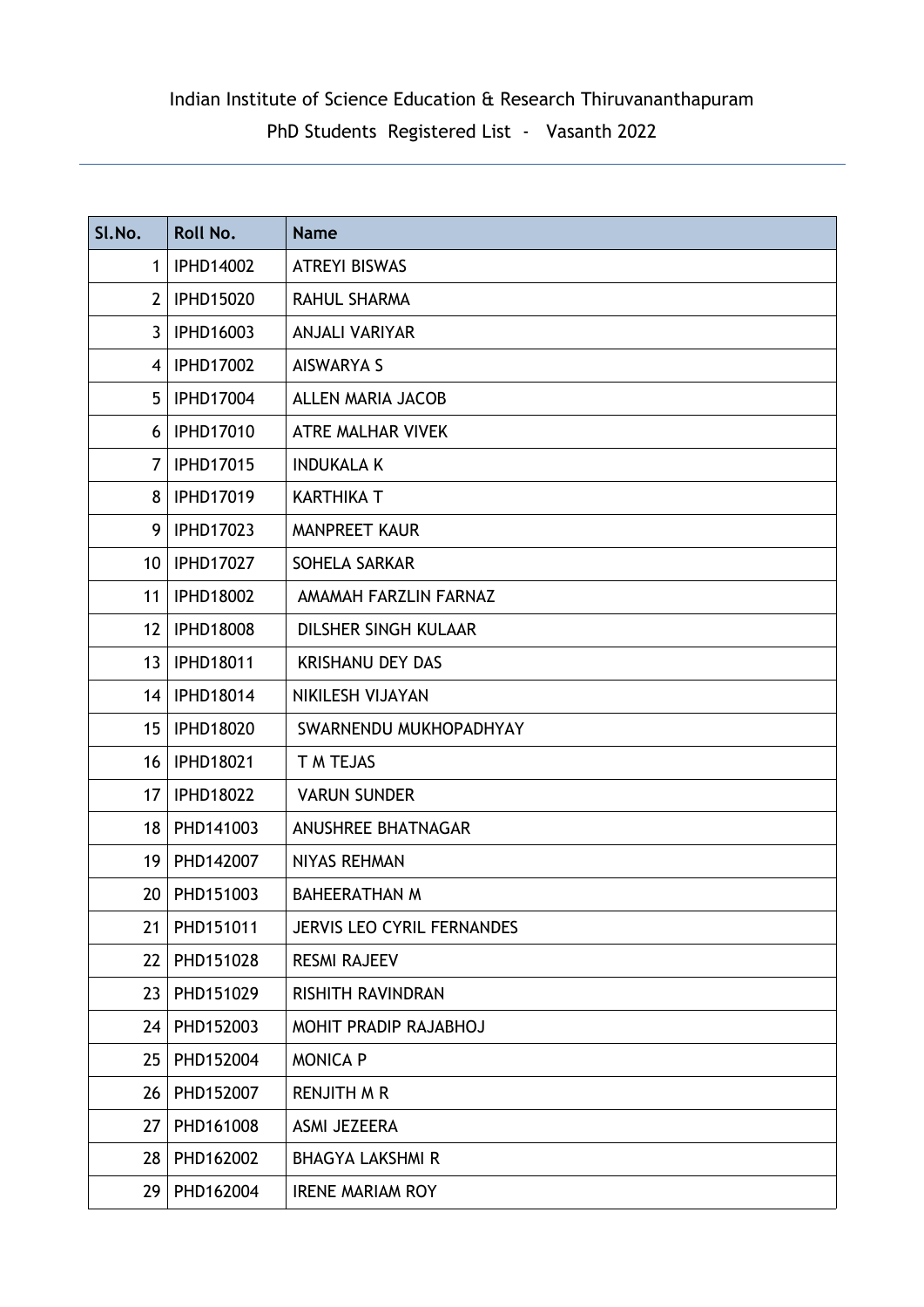| 30              | PHD171010      | KAVYA MOHAN N              |
|-----------------|----------------|----------------------------|
| 31              | PHD171018      | <b>SAGAR SALIM</b>         |
| 32 <sub>2</sub> | PHD171019      | SNEHA SADANAND JOSHI       |
| 33 <sup>2</sup> | PHD171022      | <b>USHMA ANAND</b>         |
|                 | 34   PHD171024 | SAJESH VIJAYAN             |
| 35 <sub>1</sub> | PHD172012      | <b>VISHNU M NAIR</b>       |
| 36 <sup>°</sup> | PHD181002      | <b>ABHISHEK KUMAR</b>      |
| 37              | PHD181007      | ANU P V                    |
| 38              | PHD181015      | NIKHIL DEV N               |
| 39              | PHD181016      | <b>RESHMA V MENON</b>      |
| 40              | PHD181018      | SHUBHAM HARIBHAU MEHATRE   |
| 41              | PHD181021      | <b>SUMAN DASH</b>          |
| 42              | PHD181022      | <b>SWETHA G</b>            |
| 43              | PHD181023      | TARUNKISHWOR YUMNAM        |
| 44              | PHD181024      | <b>VAISAKH K P</b>         |
| 45              | PHD182001      | <b>ANNA GEO</b>            |
| 46              | PHD182006      | <b>JESWIN JOSEPH</b>       |
| 47              | PHD191004      | AKSHAY DAS VR              |
| 48              | PHD191014      | <b>MABEL MARIA MATHEW</b>  |
| 49              | PHD192004      | <b>SUDEEP R</b>            |
| 50              | PHD201001      | <b>AKHIL SADIQ</b>         |
| 51              | PHD201004      | <b>ANINDITA RAO</b>        |
| 52              | PHD201006      | <b>B ASHVITHA</b>          |
| 53              | PHD201051      | TUSHEEMA DUTTA             |
| 54              | PHD202001      | ANASWARA K S               |
| 55              | PHD202009      | <b>DELVIN K PAULY</b>      |
| 56              | PHD211003      | AMAL K VYAS                |
| 57              | PHD211006      | <b>ANJITHAK</b>            |
| 58              | PHD211011      | <b>BHANU BHAKTA SHARMA</b> |
| 59              | PHD211014      | DEEPTHI ANN THOMAS         |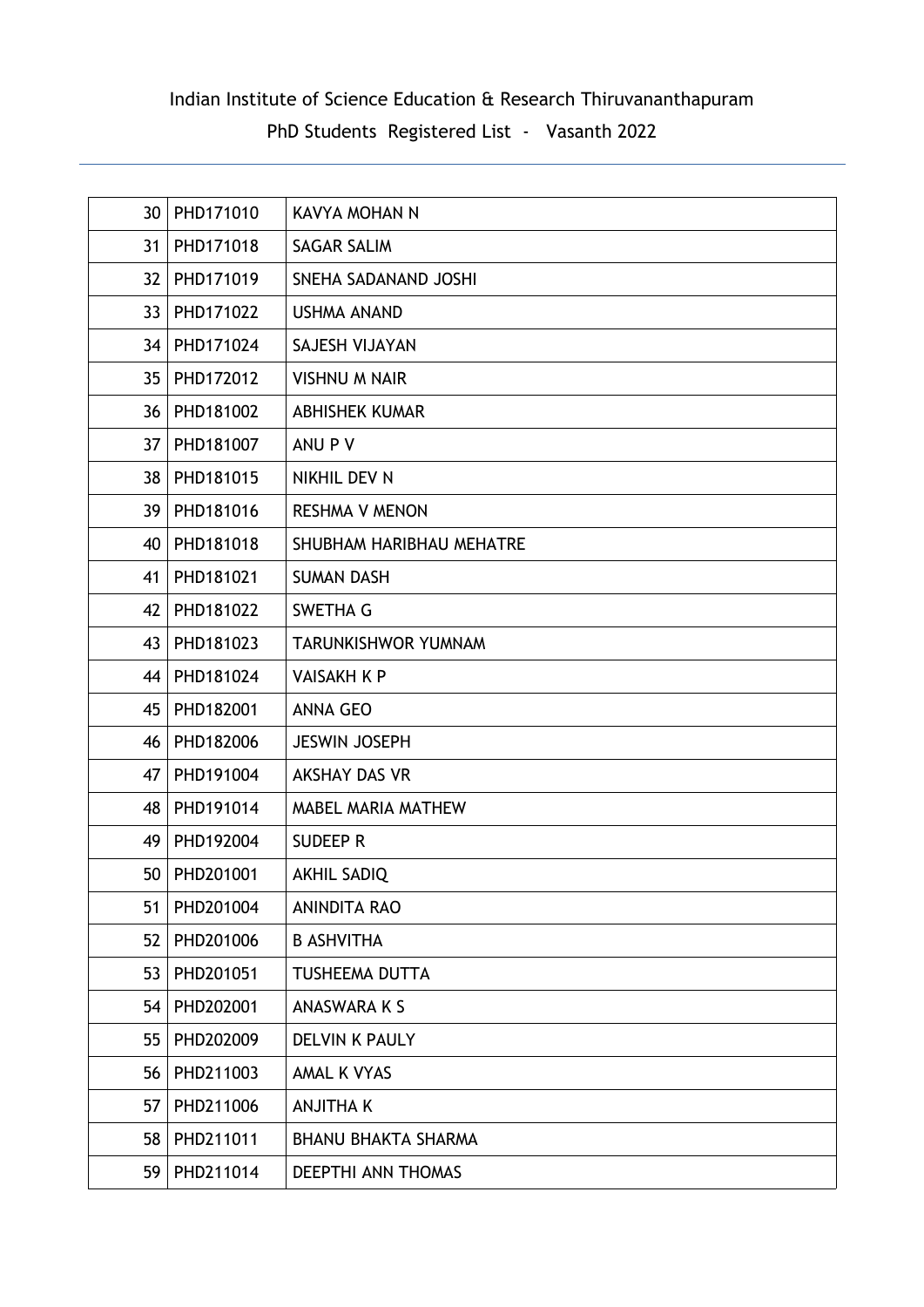| 60 | PHD211015        | DHANAGOVIND P T             |
|----|------------------|-----------------------------|
| 61 | PHD211023        | <b>MANISH R</b>             |
| 62 | PHD211025        | <b>MERLIN PIOUS</b>         |
| 63 | PHD211032        | SACHIN BHASKAR              |
| 64 | PHD211034        | SHABDULI ARJUN SAWANT       |
| 65 | PHD211036        | <b>SIMRAN GUPTA</b>         |
| 66 | PHD211037        | <b>SOURAV BANERJEE</b>      |
| 67 | PHD212002        | <b>JOSHI SAMEER GAJANAN</b> |
| 68 | PHD212003        | <b>KAVITHA M S</b>          |
| 69 | PHD212007        | POORVISHAA V M              |
| 70 | <b>IPHD15003</b> | AJAYKUMAR M P               |
| 71 | <b>IPHD15008</b> | <b>CHRIS JOHN</b>           |
| 72 | <b>IPHD15010</b> | <b>DEVIKA S</b>             |
| 73 | <b>IPHD15016</b> | MUHAMMED SHAFEEK O H        |
| 74 | <b>IPHD15019</b> | PILLI RAMADEVI              |
| 75 | <b>IPHD15022</b> | <b>SAYAN DAS</b>            |
| 76 | <b>IPHD15024</b> | <b>SHOURYA GUPTA</b>        |
| 77 | <b>IPHD16001</b> | <b>AKASHDEEP NATH</b>       |
| 78 | <b>IPHD16002</b> | ANISH KUMAR DAS             |
| 79 | <b>IPHD16004</b> | <b>ANJANA P NAMBIAR</b>     |
| 80 | <b>IPHD16005</b> | ANJU B S                    |
| 81 | IPHD16013        | LIJINA M P                  |
| 82 | <b>IPHD16014</b> | <b>MINTU REHMAN</b>         |
| 83 | <b>IPHD16017</b> | SAFWA TK                    |
| 84 | <b>IPHD17001</b> | <b>AATHIRA EDWIN</b>        |
| 85 | <b>IPHD17006</b> | <b>L ANALNA</b>             |
| 86 | <b>IPHD17007</b> | <b>ANOOK NAZER E A</b>      |
| 87 | <b>IPHD17009</b> | <b>APARNA RK</b>            |
| 88 | <b>IPHD17011</b> | <b>BINCY C</b>              |
| 89 | <b>IPHD17013</b> | <b>GOWTHAM RAJ</b>          |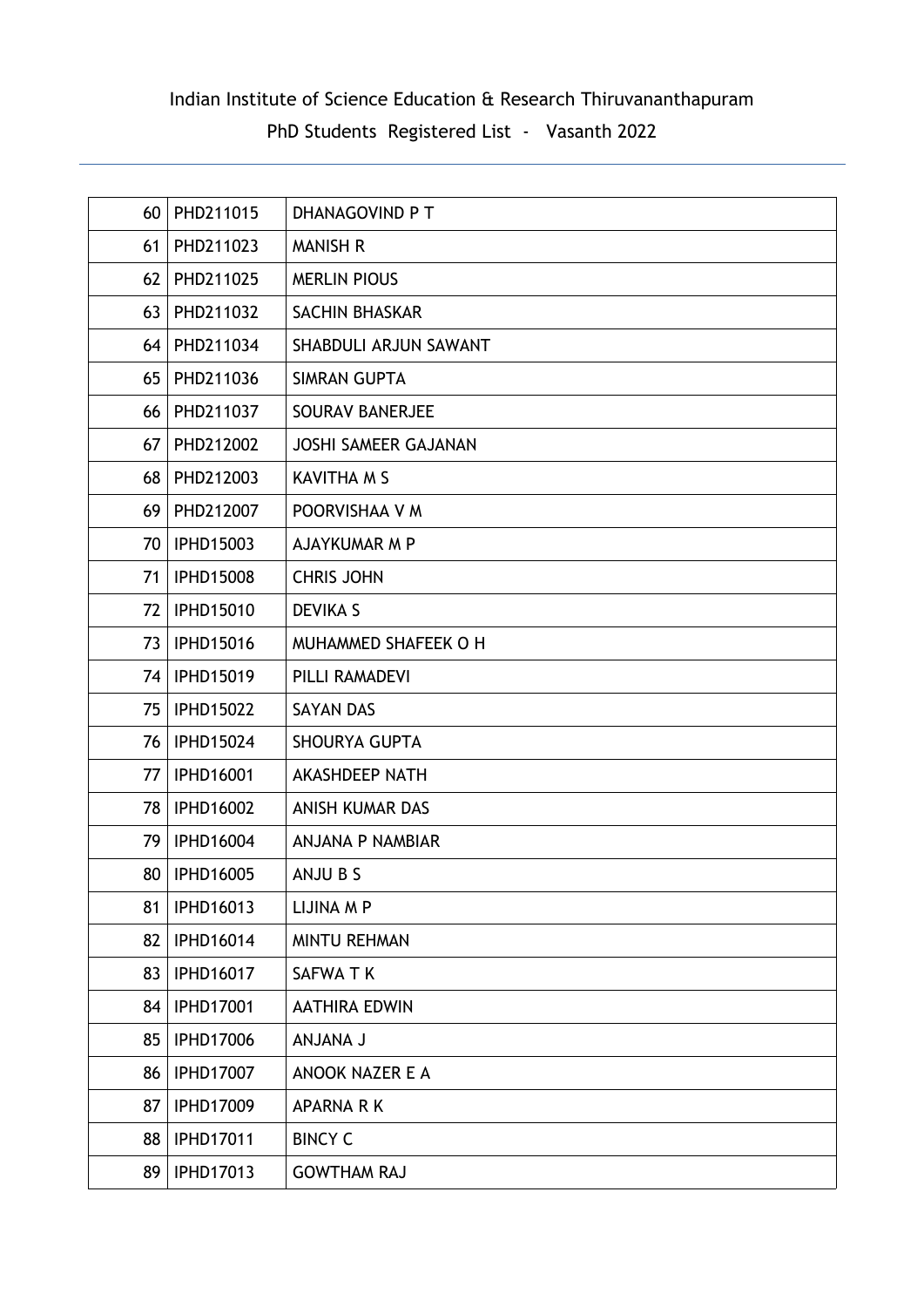| 90  | <b>IPHD17024</b> | PROBAL NAG                    |
|-----|------------------|-------------------------------|
| 91  | <b>IPHD17029</b> | <b>SUBAN KUNDU</b>            |
| 92  | <b>IPHD17033</b> | <b>TUHIN SAHANA</b>           |
| 93  | <b>IPHD18001</b> | <b>AISWARYA E</b>             |
| 94  | <b>IPHD18003</b> | ANIRUDDHA MAZUMDER            |
| 95  | <b>IPHD18004</b> | <b>ANN TERES BABU</b>         |
| 96  | <b>IPHD18005</b> | <b>ANNABEL BENNY</b>          |
| 97  | <b>IPHD18007</b> | <b>DIKSHA</b>                 |
| 98  | <b>IPHD18012</b> | <b>MEGHAR</b>                 |
| 99  | <b>IPHD18013</b> | <b>MEHUL TIWARI</b>           |
| 100 | <b>IPHD18015</b> | S ASWINI                      |
| 101 | PHD151013        | <b>MANOJ B</b>                |
| 102 | PHD161005        | <b>ANTO JAMES</b>             |
| 103 | PHD161007        | ARSHAD A.                     |
| 104 | PHD161011        | <b>FATHIMA PILATHOTTATHIL</b> |
| 105 | PHD161012        | HARIKRISHNAN K. S.            |
| 106 | PHD161017        | MANJU P. MAMAN                |
| 107 | PHD161020        | R. S. REYNO                   |
| 108 | PHD161025        | SANOOP M.S.                   |
| 109 | PHD161032        | SUNNAPU RANGANAYAKULU         |
| 110 | PHD162011        | SHAMNA M                      |
| 111 | PHD162014        | SUJITH M.                     |
| 112 | PHD171001        | <b>AKASH SUGUNAN</b>          |
| 113 | PHD171002        | <b>AMRITHA R</b>              |
| 114 | PHD171005        | <b>ATHIRA T JOHN</b>          |
| 115 | PHD171006        | <b>CHITHRA M J</b>            |
| 116 | PHD171013        | <b>MEERA JOHNY</b>            |
| 117 | PHD171015        | PATHAN JAVED RAHIMKHAN        |
| 118 | PHD171017        | <b>RUTH MARIAM IPE</b>        |
| 119 | PHD171026        | <b>VISHNU E K</b>             |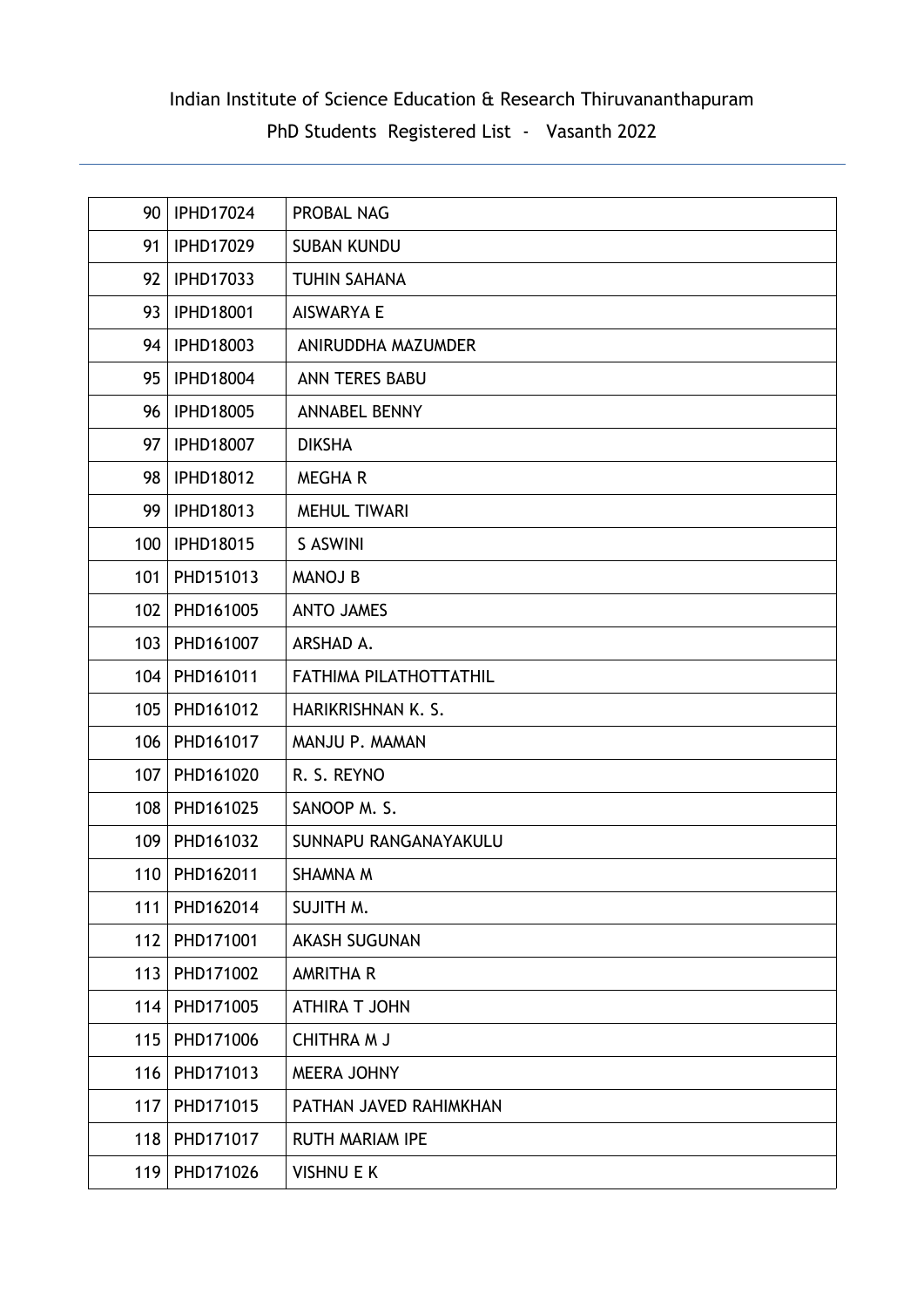| 120 | PHD172003       | <b>CIJIL RAJU</b>              |
|-----|-----------------|--------------------------------|
| 121 | PHD172004       | <b>DEEPTI SHARMA</b>           |
| 122 | PHD172005       | <b>EBIN SEBASTIAN</b>          |
| 123 | PHD172007       | KAKARLAMUDI AKHIL CHAKRAVARTHY |
| 124 | PHD172011       | <b>VENKADESH B</b>             |
| 125 | PHD181003       | <b>ADITESH MONDAL</b>          |
| 126 | PHD181010       | <b>BLESSON SUNNY</b>           |
| 127 | PHD181012       | ISUKAPALLI SAI VAMSI KRISHNA   |
| 128 | PHD181013       | KALYANAKRISHNAN A V            |
| 129 | PHD181026       | <b>VETRIVELAN MURUGESAN</b>    |
|     | 130 PHD182002   | <b>ARYA GOPAL S</b>            |
| 131 | PHD182007       | REVATHI CHANDRASEKARAN         |
| 132 | PHD182010       | SAYANI MUKHERJEE               |
| 133 | PHD191006       | <b>ANIRBAN GANGULY</b>         |
|     | 134   PHD191008 | <b>ANU LAL</b>                 |
|     | 135   PHD191011 | <b>GAYATHRIK</b>               |
| 136 | PHD191012       | <b>KEERTHANA</b>               |
| 137 | PHD191013       | <b>LIVIN PAUL</b>              |
| 138 | PHD191020       | <b>SANIYA GRATIOUS</b>         |
| 139 | PHD191022       | SHEETAL KATHAYAT BISHT         |
|     | 140   PHD191024 | SWATHI KRISHNA P E             |
| 141 | PHD191025       | <b>TANMAY SARKAR</b>           |
| 142 | PHD192001       | ANUSREE KRISHNA P K            |
| 143 | PHD192005       | <b>TAMILARASU M</b>            |
| 144 | PHD201009       | <b>BICHU SEBASTIAN</b>         |
| 145 | PHD201011       | <b>DHANUSREE C K</b>           |
| 146 | PHD201012       | DILSHA JINAN.M.T               |
| 147 | PHD201013       | DIPTIPRAVA SAHOO               |
| 148 | PHD201015       | <b>FAINA PINHERO</b>           |
| 149 | PHD201016       | <b>GAYATHRI KRISHNAN</b>       |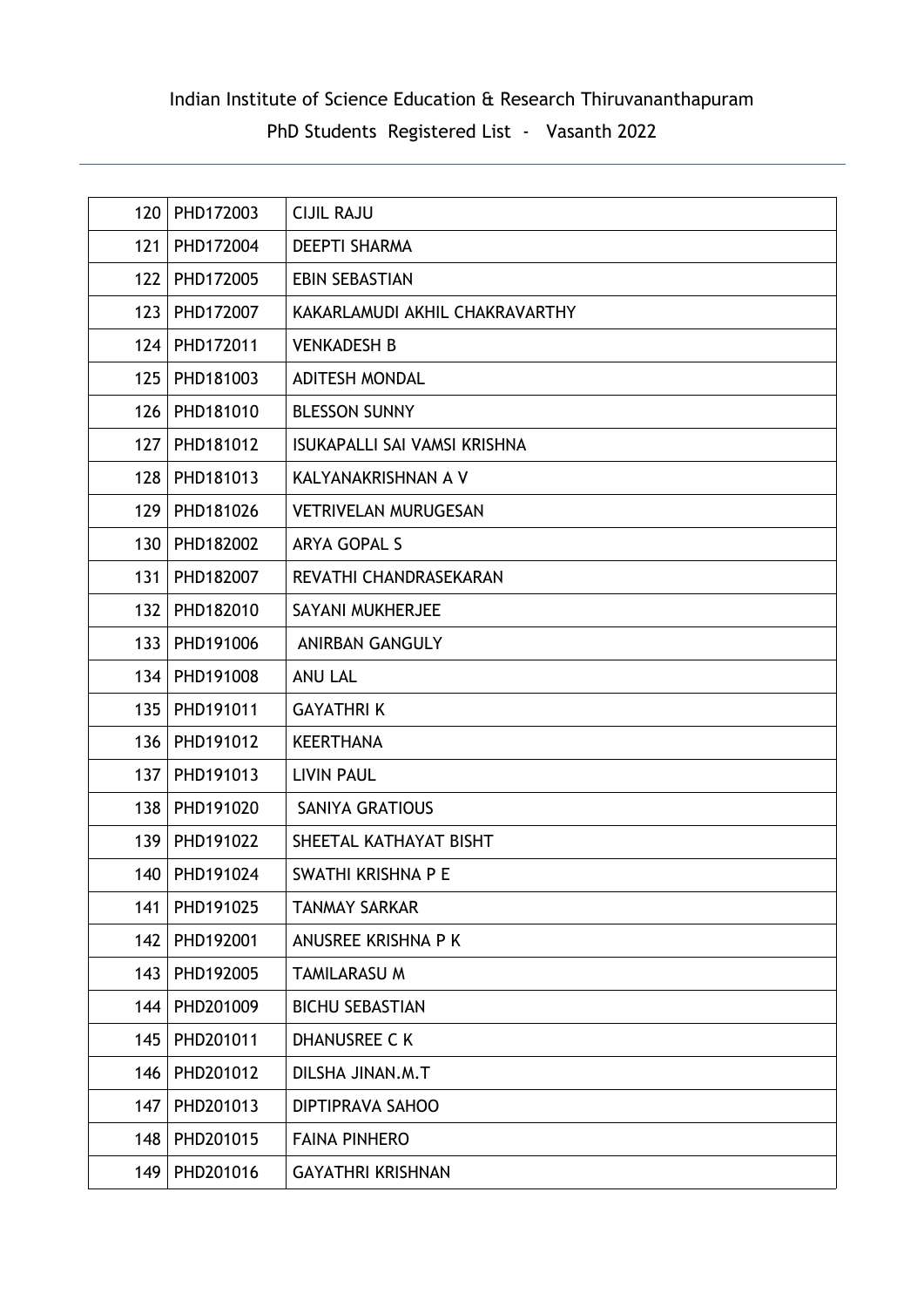| 150 | PHD201017        | <b>GIRISH SURESH YEDASE</b> |
|-----|------------------|-----------------------------|
| 151 | PHD201019        | <b>HARIPRIYA B</b>          |
| 152 | PHD201021        | <b>JEMSHIYA K</b>           |
| 153 | PHD201022        | <b>JIBIN S</b>              |
| 154 | PHD201023        | <b>KAVYA VINOD</b>          |
| 155 | PHD201028        | <b>MERIN VARGHESE P</b>     |
| 156 | PHD201036        | <b>RENITTA BENNY</b>        |
| 157 | PHD201040        | SANDHYA P                   |
| 158 | PHD201047        | <b>SRAVYA SURENDRAN</b>     |
| 159 | PHD202003        | <b>ATHIRAN</b>              |
| 160 | PHD202005        | <b>KHAZEBER R</b>           |
| 161 | PHD202008        | <b>DEVIKA RAJAN</b>         |
| 162 | PHD211004        | <b>AMIT PAL</b>             |
| 163 | PHD211005        | <b>ANJANA V M</b>           |
| 164 | PHD211009        | AVISHEK KUMAR JHA           |
| 165 | PHD211018        | <b>DIVINA XAVIER</b>        |
| 166 | PHD211049        | PREETIKA VERMA              |
| 167 | PHD212001        | <b>ALISHA RANI TRIPATHY</b> |
| 168 | PHD212006        | PINKU PRASAD MONDAL         |
| 169 | PHD212008        | PRIYANKA C                  |
| 170 | <b>IPHD15001</b> | ABINASH SARMA               |
| 171 | <b>IPHD15002</b> | <b>ADITTYA CHAUDHURI</b>    |
| 172 | <b>IPHD15004</b> | <b>AMRUTHA P</b>            |
| 173 | <b>IPHD15009</b> | DEBOJYOTI BHATTACHARYA      |
| 174 | <b>IPHD15017</b> | NILOOPHER SALAM             |
| 175 | <b>IPHD15018</b> | PANKAJ DEY                  |
| 176 | IPHD16009        | <b>JOYENTANUJ DAS</b>       |
| 177 | IPHD16011        | <b>KOMMA PATALI</b>         |
| 178 | <b>IPHD16015</b> | <b>NANDITHA CK</b>          |
| 179 | <b>IPHD16016</b> | PASUPULATI SUNIL KUMAR      |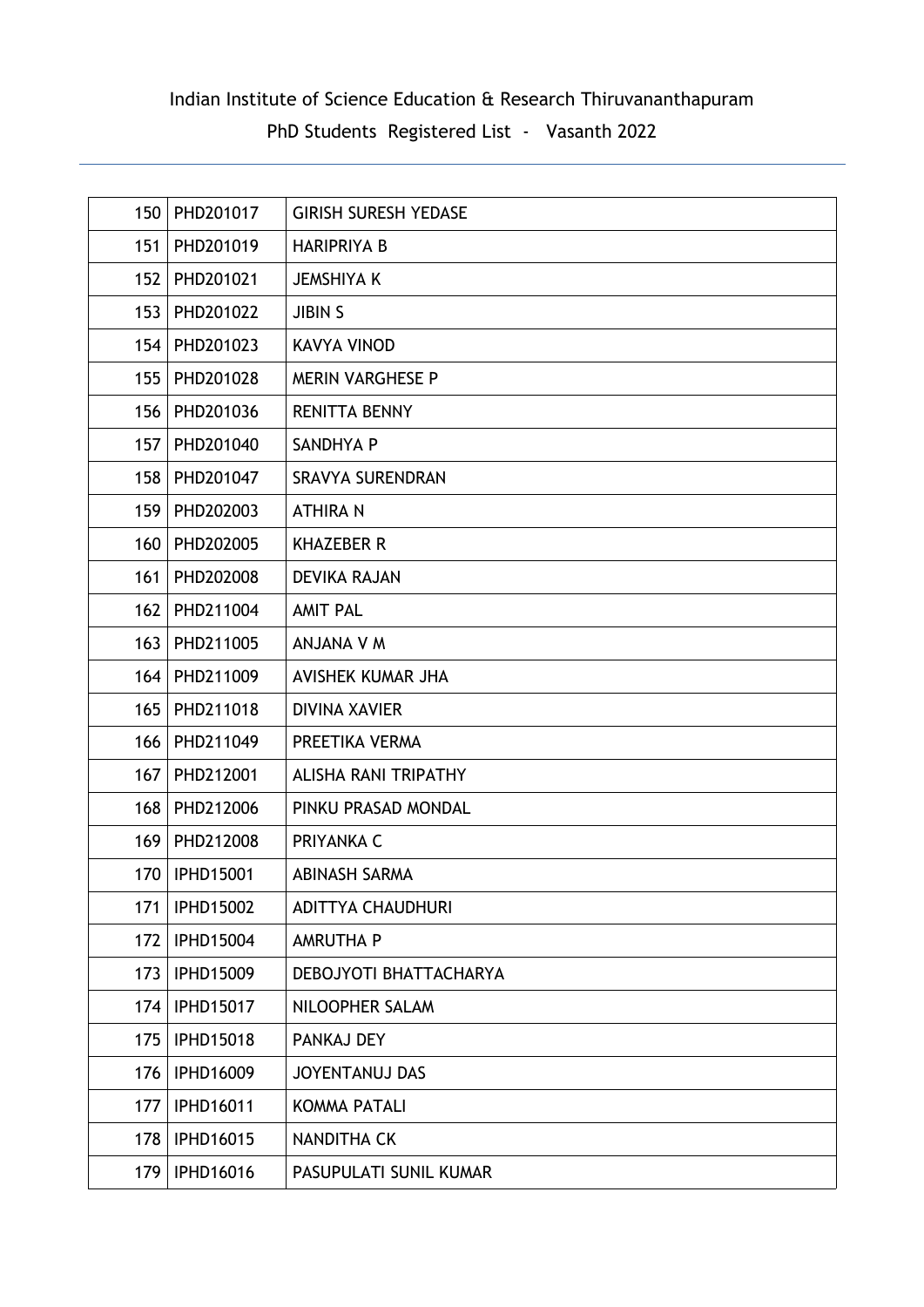| 180 | <b>IPHD16019</b> | SHANKHADEEP MONDAL       |
|-----|------------------|--------------------------|
| 181 | <b>IPHD16020</b> | SOHAM SANJAY GOKHALE     |
| 182 | <b>IPHD16024</b> | <b>YOGESH</b>            |
| 183 | <b>IPHD17022</b> | <b>MAINAK KAR</b>        |
| 184 | <b>IPHD17030</b> | SULAKHANA CHOWDHURY      |
| 185 | <b>IPHD17032</b> | TONY NIXON MAVELY        |
| 186 | PHD161004        | ANKUSHKUMAR GARG         |
| 187 | PHD201020        | HIMANSHI BANSAL          |
| 188 | PHD201024        | <b>KM DIMPI</b>          |
| 189 | PHD201031        | <b>MUNEESWARAN</b>       |
| 190 | PHD201033        | <b>NIKHIL MANOJ</b>      |
| 191 | PHD201034        | <b>PALLAVI B</b>         |
| 192 | PHD201037        | RITABRATA JANA           |
| 193 | PHD201042        | SHRINATH HADIMANI        |
| 194 | PHD201049        | <b>SUBHAM NAYAK</b>      |
| 195 | PHD211001        | ADITYA LAXMIKANT THORAT  |
| 196 | PHD211021        | <b>GREESHMA K</b>        |
| 197 | PHD211024        | <b>MANSI MITTAL</b>      |
| 198 | PHD211026        | NAGA ARJUN S J           |
| 199 | PHD211027        | NISHANT RANWAN           |
|     | 200   PHD211038  | <b>SUBITH G</b>          |
| 201 | <b>IPHD13004</b> | ARUN KUMAR MAURYA        |
| 202 | <b>IPHD13007</b> | <b>BIJOY JOHN MATHEW</b> |
| 203 | <b>IPHD14001</b> | AKHILESHWAR MISHRA       |
| 204 | <b>IPHD15006</b> | <b>APARAJITA SEN</b>     |
| 205 | IPHD15011        | <b>JOHN FRANCIS</b>      |
| 206 | <b>IPHD15012</b> | <b>MADHU MISHRA</b>      |
| 207 | <b>IPHD15015</b> | MD. TAHIR HOSAIN SARDER  |
| 208 | IPHD15023        | <b>SHAKUL AWASTHI</b>    |
| 209 | <b>IPHD15025</b> | <b>TATHAGATA SARKAR</b>  |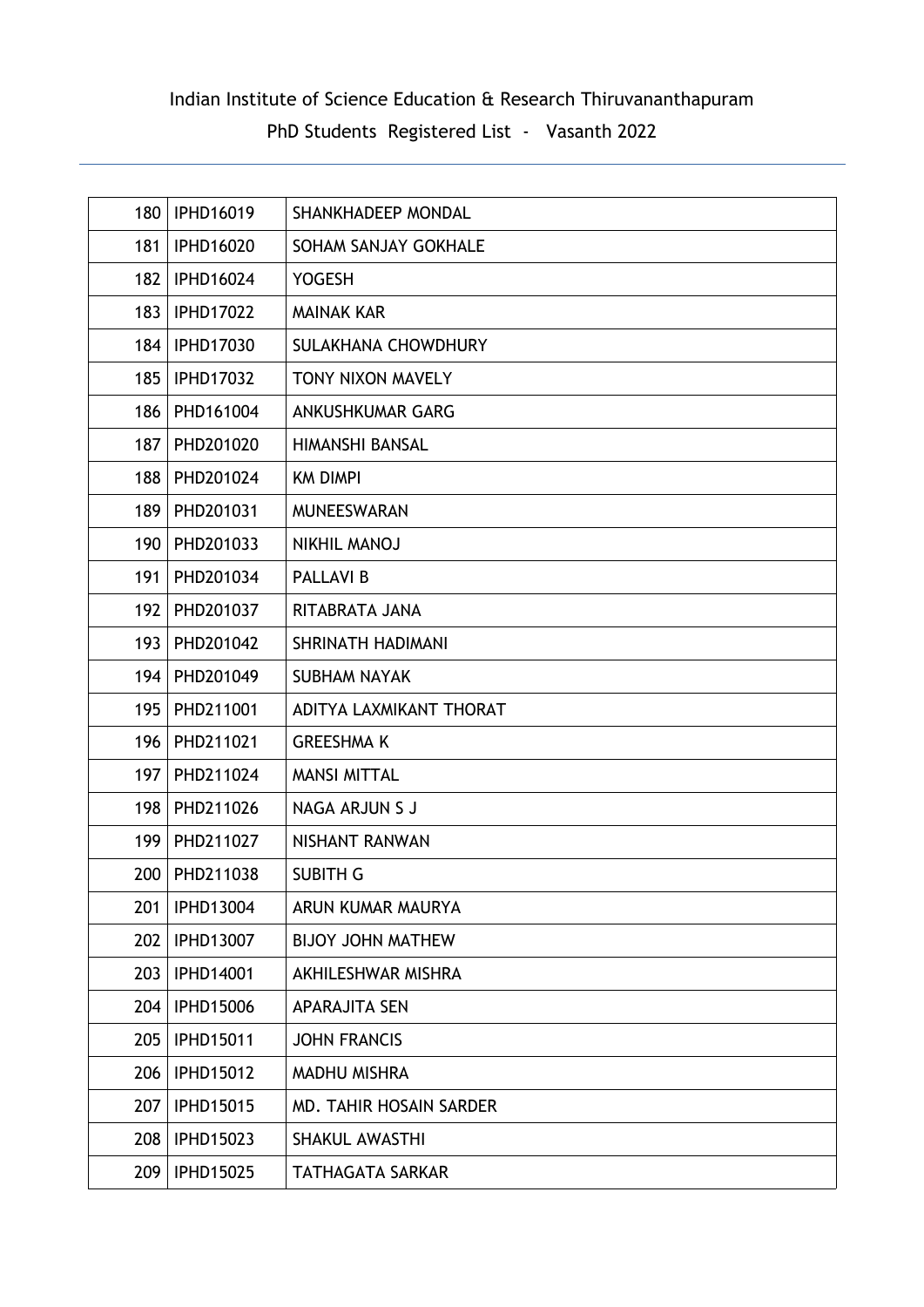| 210 | <b>IPHD16007</b> | <b>BIBIN P</b>              |
|-----|------------------|-----------------------------|
| 211 | <b>IPHD16010</b> | <b>KARTHIK V</b>            |
| 212 | <b>IPHD16012</b> | <b>KRITIKA SHARU</b>        |
| 213 | <b>IPHD16018</b> | <b>SHALIN JOSE</b>          |
| 214 | <b>IPHD16021</b> | SOUMYA BISWAS               |
| 215 | <b>IPHD16022</b> | <b>SOURADIP PAUL</b>        |
| 216 | <b>IPHD17012</b> | <b>GAYATHREE M VINOD</b>    |
| 217 | <b>IPHD17014</b> | <b>KALLOL DEY</b>           |
| 218 | <b>IPHD17018</b> | <b>KANAD PATHAK</b>         |
| 219 | <b>IPHD17020</b> | <b>KM NITU RAI</b>          |
| 220 | <b>IPHD17025</b> | <b>SANDIP GUCHHAIT</b>      |
| 221 | <b>IPHD17026</b> | SHASHWATA CHATTOPADHYAY     |
| 222 | <b>IPHD18006</b> | <b>ARUN M</b>               |
| 223 | <b>IPHD18009</b> | <b>DWIGBIJOY PAUL</b>       |
| 224 | <b>IPHD18010</b> | S HARIKRISHNAN              |
| 225 | <b>IPHD18017</b> | SEBIN JOSEPH SEBASTIAN      |
| 226 | PHD141019        | <b>VIJAY PATHAK</b>         |
| 227 | PHD161010        | <b>CHANDAN MAHTO</b>        |
| 228 | PHD161021        | <b>RAJIV G PEREIRA</b>      |
| 229 | PHD161023        | <b>RINSA S R</b>            |
| 230 | PHD161027        | <b>SHAMS SOHEL ISLAM</b>    |
| 231 | PHD162001        | <b>ATHULYA KP</b>           |
| 232 | PHD171004        | <b>ARKA MUKHERJEE</b>       |
| 233 | PHD171008        | HARIKRISHNAN G              |
| 234 | PHD171011        | <b>LITTY THOMAS MANAMEL</b> |
| 235 | PHD171020        | SOMESH K                    |
| 236 | PHD171023        | DILEEP. N.P                 |
| 237 | PHD171025        | <b>VIJITH K P</b>           |
| 238 | PHD172001        | <b>ARIJIT KAYAL</b>         |
| 239 | PHD181001        | <b>VARUN M K</b>            |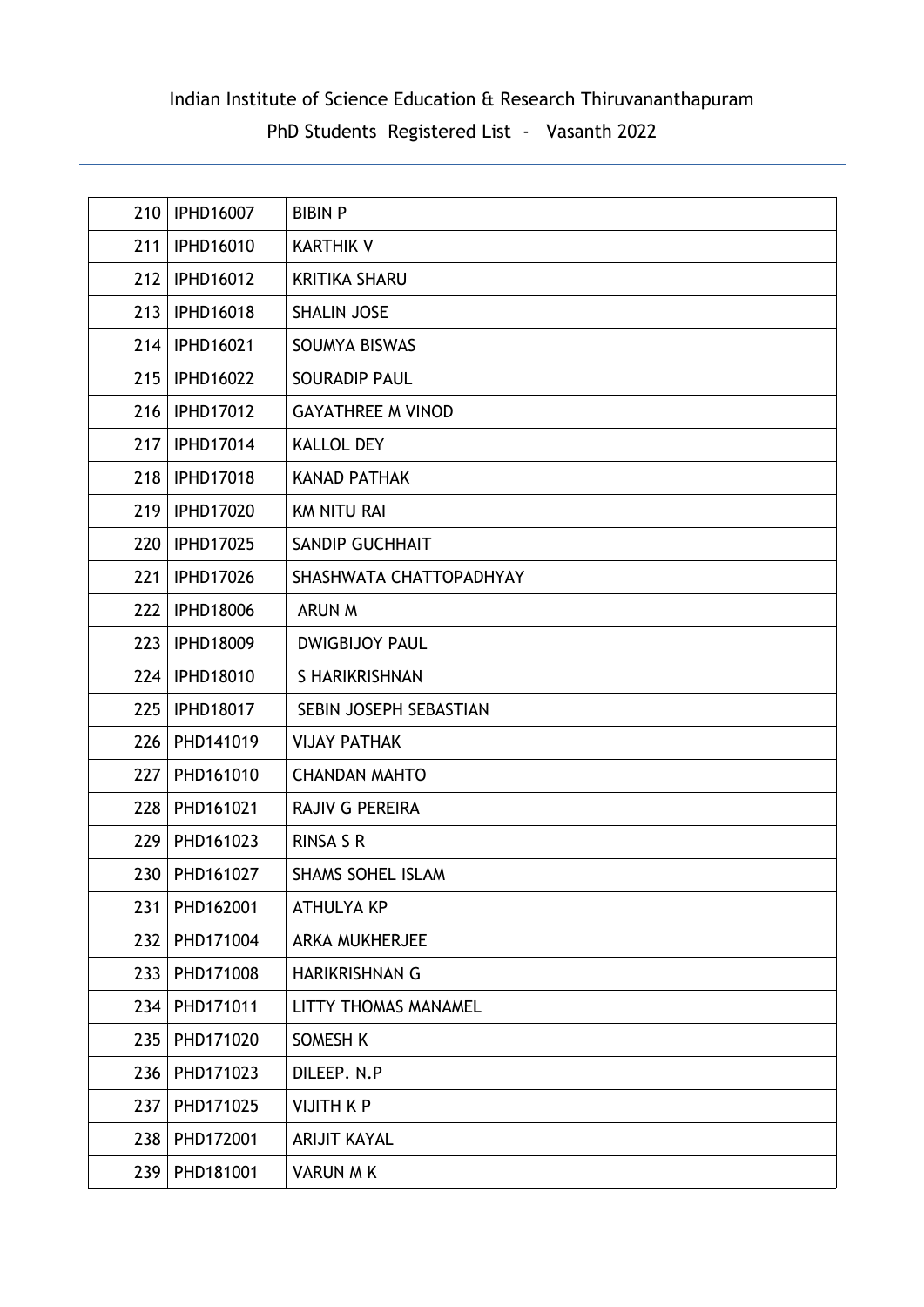| 240 | PHD181004 | <b>AKHIL ALEXANDER</b>    |
|-----|-----------|---------------------------|
| 241 | PHD181005 | <b>ALLWIN EBENEZER S</b>  |
| 242 | PHD181008 | <b>ANUSHA S</b>           |
| 243 | PHD181014 | NAVANEETH KRISHNAN K      |
| 244 | PHD181020 | <b>SREERAG S J</b>        |
| 245 | PHD182003 | ASWATHY SUNDARESAN        |
| 246 | PHD182005 | <b>GUDLA VARDHINI</b>     |
| 247 | PHD182008 | SREEVIDYA N               |
| 248 | PHD191005 | <b>ALVIN JOSEPH</b>       |
| 249 | PHD191007 | <b>ANNU ANNS SUNNY</b>    |
| 250 | PHD191009 | <b>ASHNA BABU</b>         |
| 251 | PHD191015 | <b>MALATHIN</b>           |
| 252 | PHD191026 | <b>UDAY SINGH</b>         |
| 253 | PHD192003 | SREELAKSHMY K J           |
| 254 | PHD192006 | <b>ANJANA K N</b>         |
| 255 | PHD201007 | <b>ASWATHY P</b>          |
| 256 | PHD201008 | <b>ATHIRA S</b>           |
| 257 | PHD201014 | <b>DWEEPABISWA BAGCHI</b> |
| 258 | PHD201029 | <b>MUHAMMED RAEES A</b>   |
| 259 | PHD201030 | <b>MUHAMMED SAHAD E</b>   |
| 260 | PHD201032 | <b>NAVYA BIJU</b>         |
| 261 | PHD201035 | RAM KRISHNA PATRA         |
| 262 | PHD201039 | <b>SAMRAT SEN</b>         |
| 263 | PHD201043 | <b>SILPA S</b>            |
| 264 | PHD201044 | SNEHASISH ROY CHOWDHURY   |
| 265 | PHD201045 | SOUMYA ADHIKARI           |
| 266 | PHD201046 | <b>SRABONI DEY</b>        |
| 267 | PHD201050 | <b>SURYA MOHANTY</b>      |
| 268 | PHD201054 | <b>WASIM AKRAM</b>        |
| 269 | PHD201055 | <b>MANISHA BANSAL</b>     |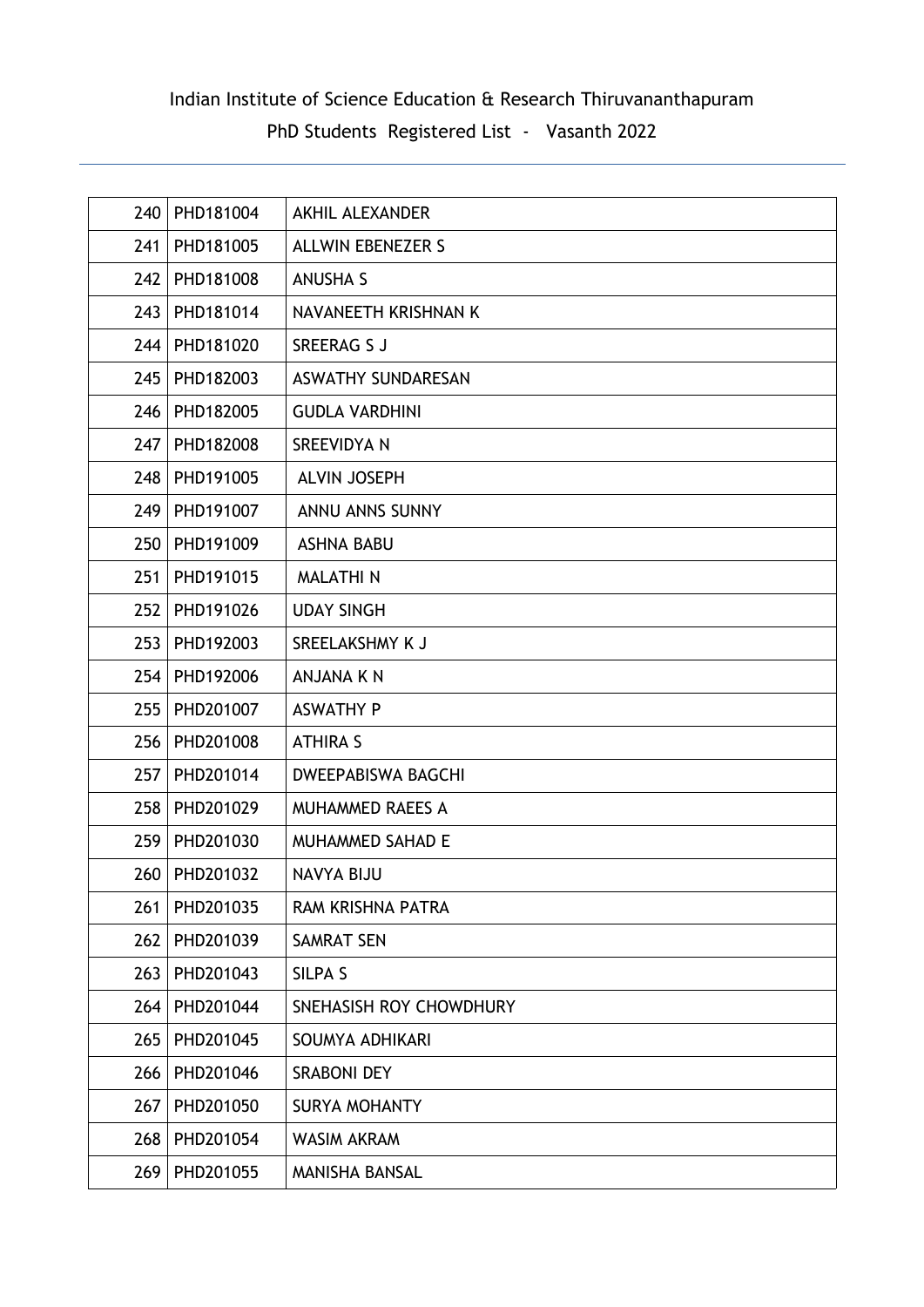| 270 | PHD202006 | <b>RENJITH N</b>               |
|-----|-----------|--------------------------------|
| 271 | PHD202007 | <b>RUMI KAR</b>                |
| 272 | PHD211002 | AISWARYA K S                   |
| 273 | PHD211007 | <b>ARIJIT DAS</b>              |
| 274 | PHD211012 | <b>CHANDAN PRASAD KUSHWAHA</b> |
| 275 | PHD211013 | DEEPAYAN SAMANTA               |
| 276 | PHD211016 | <b>DIBYAJYOTI DAS</b>          |
| 277 | PHD211017 | DIPANJANA MONDAL               |
| 278 | PHD211019 | <b>GOURAV VAID</b>             |
| 279 | PHD211022 | <b>GYANESWAR BHOI</b>          |
| 280 | PHD211028 | PRASAD M                       |
| 281 | PHD211029 | PURANJAY SAHA                  |
| 282 | PHD211030 | RACHIT SHARMA                  |
| 283 | PHD211033 | SANDAAP SATHYANARAYANA         |
| 284 | PHD211035 | SHIVAM KUMAR SINGH             |
| 285 | PHD211039 | <b>VIPIN YADAV</b>             |
| 286 | PHD211040 | <b>ARIJIT PARAMANICK</b>       |
| 287 | PHD211041 | PARVATHY GIREESAN              |
| 288 | PHD211042 | PRAGYAN PRATIM BORDOLOI        |
| 289 | PHD211043 | PRITHWISH KUMAR BHUNIA         |
| 290 | PHD211044 | RATNAMAY KOLAY                 |
| 291 | PHD211045 | SAPTAK MAJUMDER                |
| 292 | PHD212004 | MAGAR AKSHATA RAMAKANT         |
| 293 | PHD212009 | <b>SHARATH KUMAR C</b>         |
| 294 | PHD222001 | <b>AKSHAYA R</b>               |
| 295 | PHD222004 | <b>MALAVIKA PRAKASH</b>        |
| 296 | PHD222005 | <b>MULLAIVR</b>                |
| 297 | PHD222007 | <b>ROHIT KUMAR</b>             |
| 298 | PHD222008 | <b>SANTHOSH KUMAR S</b>        |
| 299 | PHD222010 | SOMYA SUMAN SATAPATHY          |